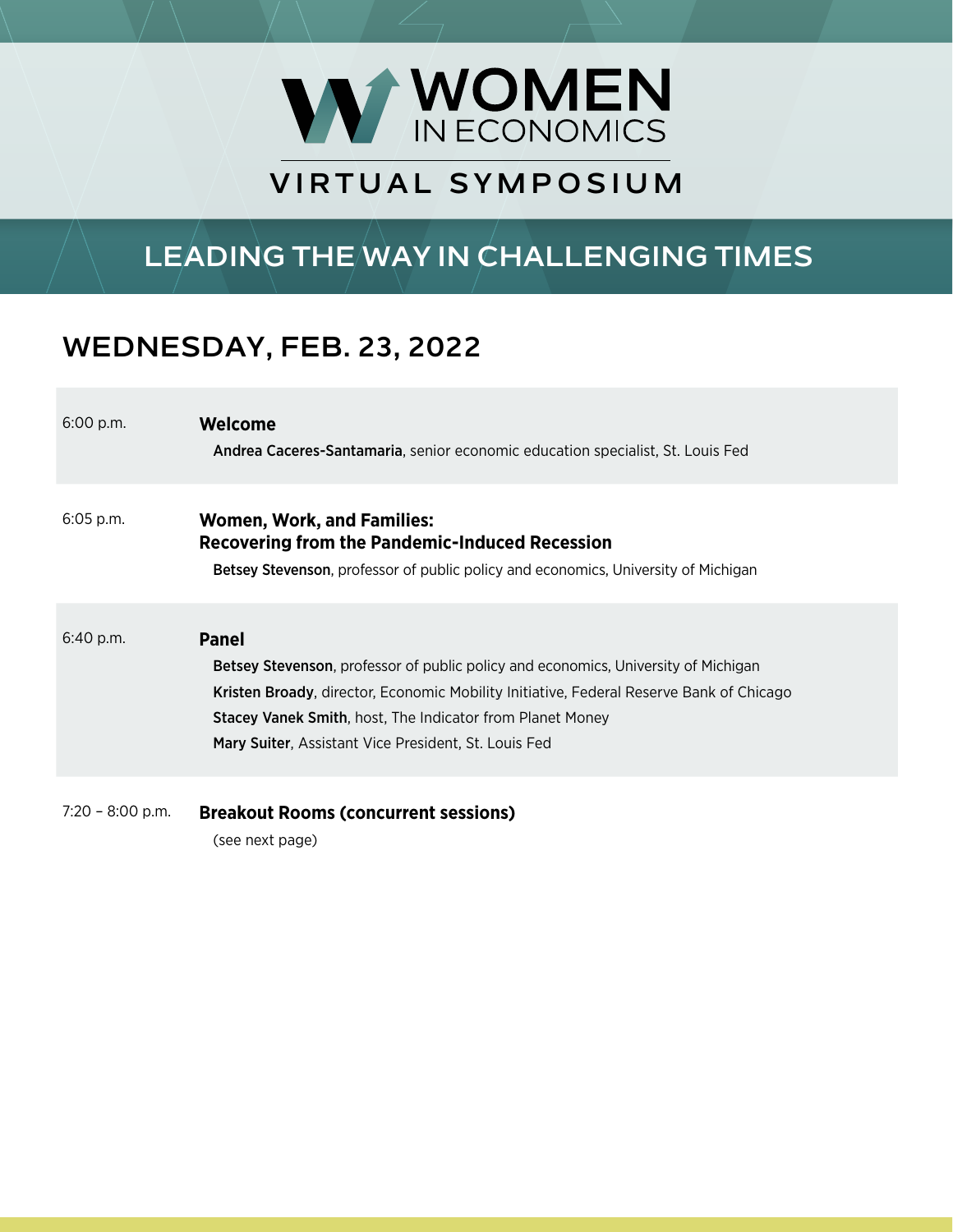### **WOMEN IN ECONOMICS VIRTUAL SYMPOSIUM 2022**

### **WEDNESDAY, FEB. 23, CONT.**

### **Concurrent Sessions**

#### **Health Care Policy in Challenging Times**

Jean Abraham, University of Minnesota Gulcin Gumus, Florida Atlantic University Gigi Moreno, Southern California Association of Governments

#### **Economic Policy in Challenging Times**

Aparna Mathur, Harvard Kennedy School, Mossavar-Rahmani Center for Governance Amanda Michaud, Federal Reserve Bank of St. Louis Sita Slavov, George Mason University

#### **The Impact of the COVID-19 Pandemic on Women in the Labor Force**

Kristen Broady, director, Economic Mobility Initiative, Federal Reserve Bank of Chicago Oksana Leukhina, Federal Reserve Bank of St. Louis Anne Winkler, University of Missouri-St. Louis

#### **Making a Difference Using Environmental Economics**

Stephie Fried, Federal Reserve Bank of San Francisco Brigitte Roth Tran, Federal Reserve Bank of San Francisco Maria Alejandra Velez, Universidad de los Andes

#### **Leading the Way by Starting a Women in Economics Club at Your University**

Darwyyn Deyo, San Jose University Jailine McElroy, Women in Economics Club President, University of Southern Indiana Daria Sevastianova, University of Southern Indiana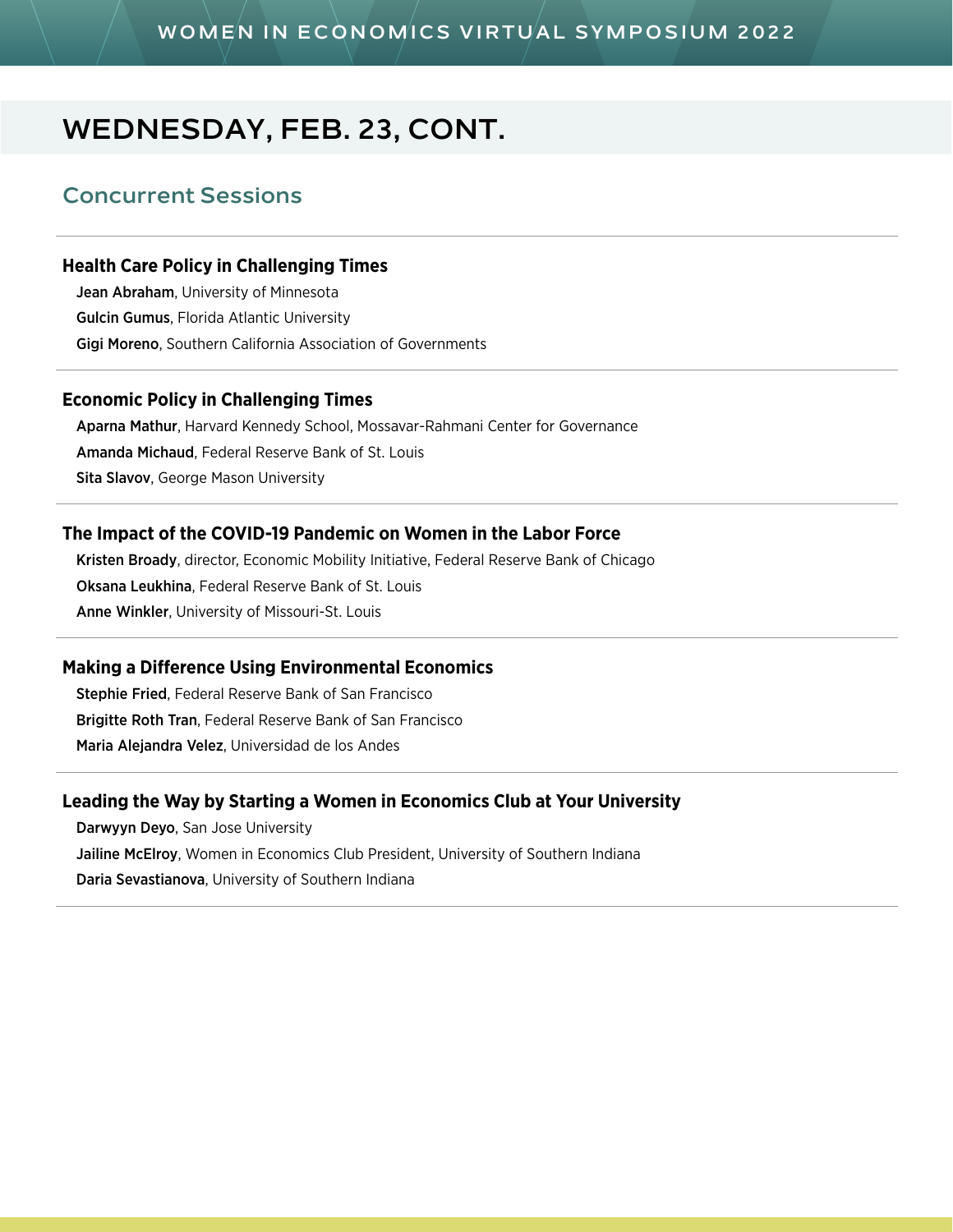## **THURSDAY, FEB. 24, 2022**

All times shown are U.S. Central Standard Time. **Main programming is for all registrants.**

| 6:00 p.m.          | Welcome<br>Andrea Caceres-Santamaria, senior economic education specialist, St. Louis Fed                                                                                                                                                                                                                                                  |
|--------------------|--------------------------------------------------------------------------------------------------------------------------------------------------------------------------------------------------------------------------------------------------------------------------------------------------------------------------------------------|
| $6:05$ p.m.        | Diversifying Economics: Moving Beyond the "D" in DEIB<br>(Diversity, Equity, Inclusion and Belonging)<br>Tisha Emerson, professor of economics, Baylor University                                                                                                                                                                          |
| 6:40 p.m.          | <b>Panel</b><br><b>Tisha Emerson</b> , professor of economics, Baylor University<br>Marie Mora, associate vice chancellor for strategic initiatives, University of Missouri-St. Louis<br><b>Stacey Vanek Smith, host, The Indicator from Planet Money</b><br>Gail Heyne Hafer, professor of economics, St. Louis Community College-Meramec |
| $7:20 - 8:00$ p.m. | <b>Breakout Rooms (concurrent sessions)</b><br>(see next page)                                                                                                                                                                                                                                                                             |